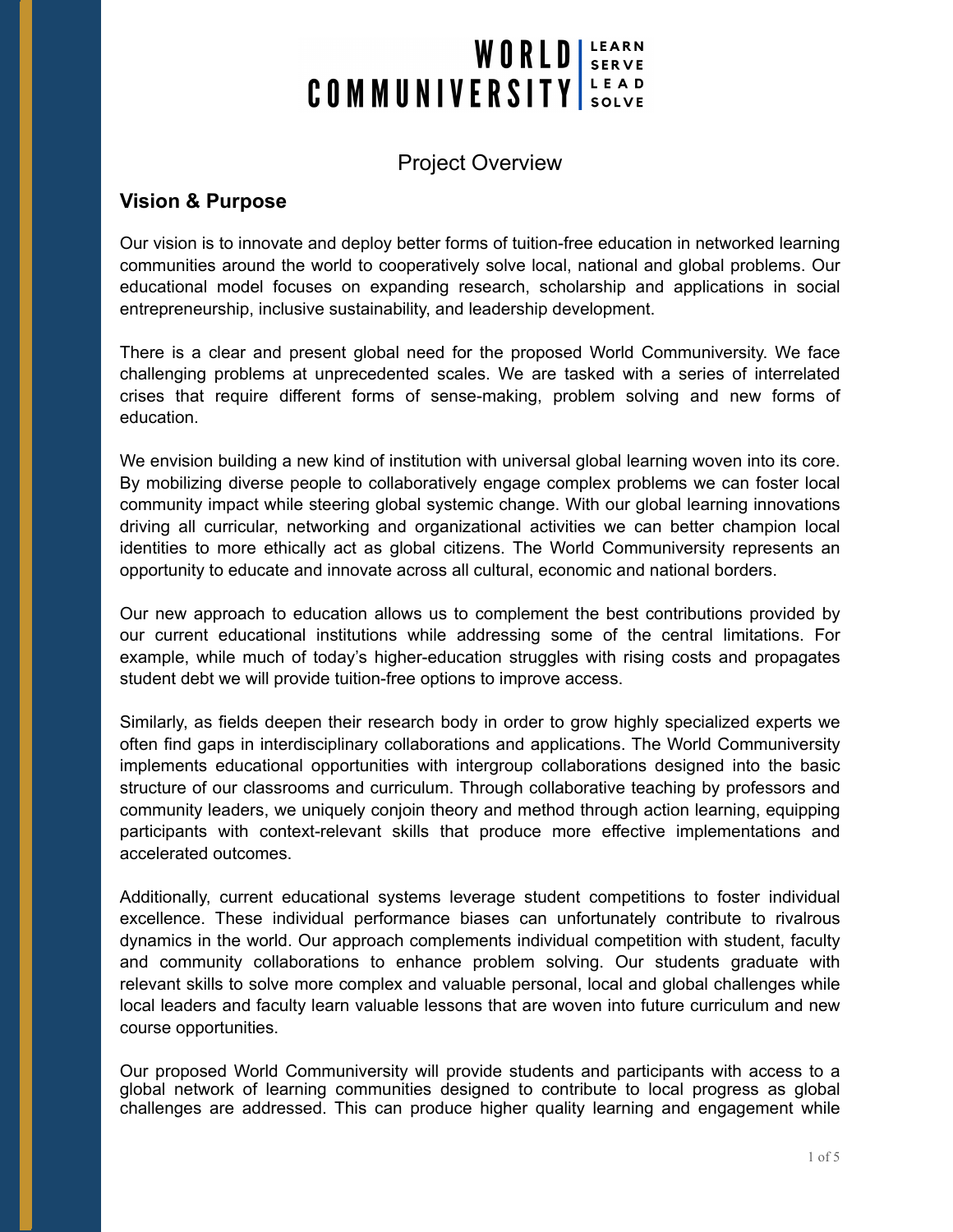leveraging a globally engaged network to address community challenges. Together we can more effectively advance humanity towards a greater common good and promote a better world for future generations.

We begin by activating the core of the Communiversity, the Universal Global Learning Academy (UGLA). This academy demonstrates the model, enables scalable innovation and serves as the curricular engine for growing future programming. Additionally, this academy brings global leaders together joining scholarship with action, dialogue with research, and learning with leadership to advance local and global solutions to the challenges of our time. We stand uniquely prepared to quickly engage a skilled cadre of educators around the world.

## **Problem & Opportunity**

The educational system prevalent today was designed to serve the industrial age by circulating uniform concepts, creating conformity in people and setting forth predictive life and work pathways. Society has excelled in its ability to produce exchangeable agents for advancing routine work streams. Unfortunately, many of our current educational models are not effectively designed, nor can evolve quickly enough, to foster the kinds of innovation and complex learning necessary to thrive in today's changing and uncertain world.

Society is beginning to face the many serious consequences of an educational crisis in which task demands are exceeding available skills. Many of our responses are not sufficient for addressing the complexities found in today's interdisciplinary, systemic and global challenges. This crisis is accelerating significant risk factors and threatening human civilization at a scale never seen before.

In today's rivalrous contexts, people, teams, and organizations do not freely exchange information. Information and technologies are used to secure competitive advantages. Resources are frequently marshaled to secure intellectual property. Spreading misinformation or withholding information that could be of service to more people is common practice. Students graduate armed with the wrong skills, incentivized through debt, for advancing rivalrous dynamics leveraged for short-term personal and organizational gains. Additionally, they are trained to deploy linear cause and effect sense-making to engage problems that require nonlinear complex solutions. While today's graduates demonstrate abilities for interfacing with complicated technologies, they have fewer adaptive skills for navigating the complex ecosystems of interpersonal relationships, institutional demands, and socio-political systems. All the while, more cooperative designs that foster better innovations globally remain largely untapped.

For the sake of sustaining civilization, it is clear that our rapidly changing world requires human beings to cultivate new capacities and work seamlessly across cultures and other social constructs. Many of the challenges that society faces require different ways to engage in cooperative problem-solving more effectively. Human potential is the largest untapped available resource. Through revisioning education, we can accelerate the pace of innovation, collaboration and implementation to better nurture and actualize our most valuable collective and individual potentials. Together we can empower today's communities and tomorrow's leaders by creating more robust approaches to solving our most pressing challenges while advancing the common good in ever more equitable ways.

## **Solution**

"Communiversity" is a term that typically refers to programming that provides opportunities for a traditional university to engage with its surrounding community. These involve short-term joint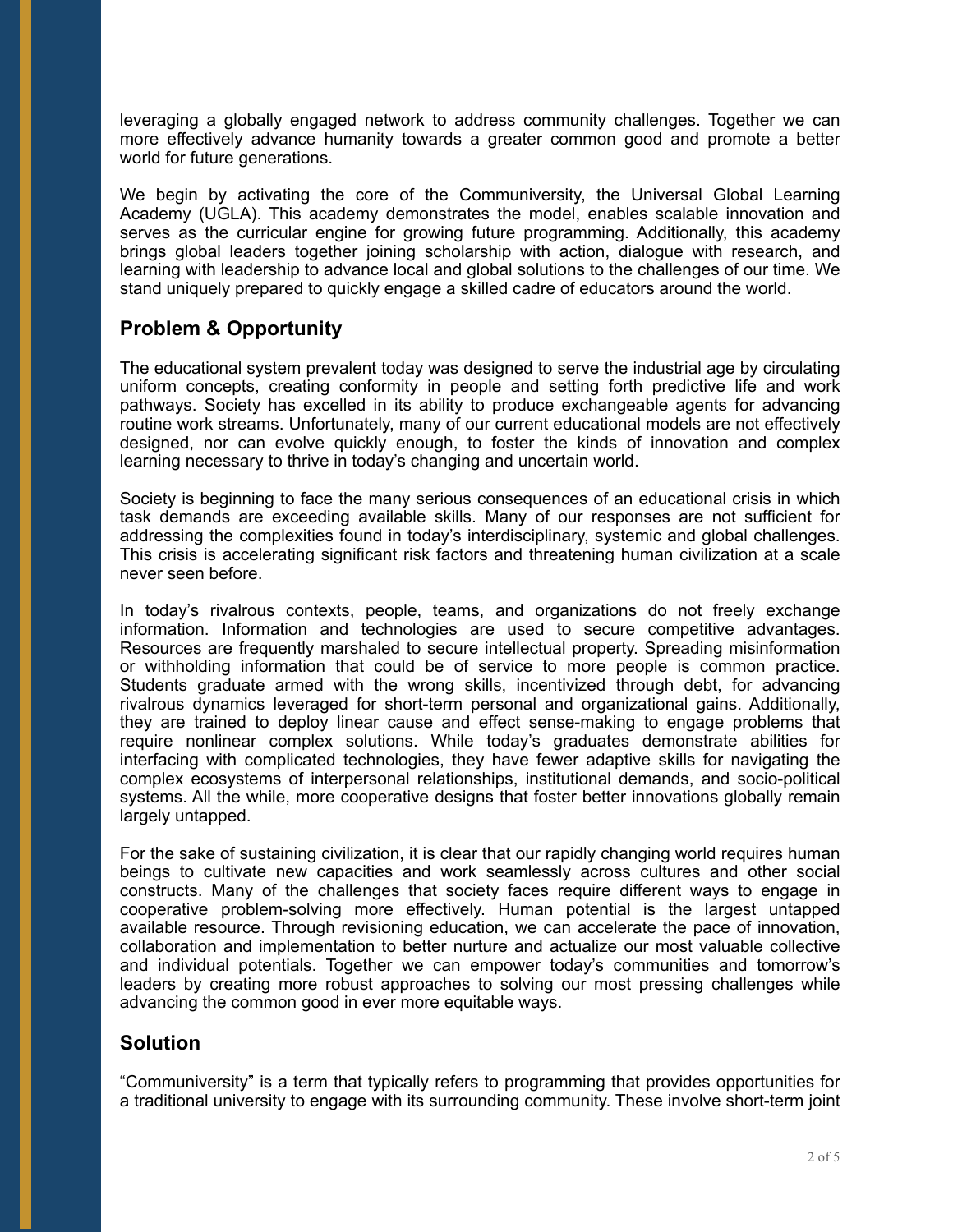programs, local events, and community-based initiatives. We propose expanding the scope of this term by building a Communiversity that transforms the roots of where and how education is delivered, while explicitly collaborating with networked communities to actively counter inequities, embrace diverse perspectives, and advance the common good.

World Communiversity will create "educational hubs" distributed around the world which will be anchored to high-value initiatives formed by community leadership. Cultural networking technology and project-based action learning will be used to foster more generative forms of education and innovation.

#### In this new model, **the world is our campus and communities are our classrooms.**

Our team possesses a new vision for inclusive sustainability through education, community engagement, and cooperative learning. Our collective experience, ethical foundations, talents, and courage enable us to revolutionize tuition-free education for better harnessing human potential for the next century.

What makes this approach different?

- 1. Universal Global Learning are the primary institutional drivers.
- 2. Teaching and learning are grounded in the community.
- 3. A diverse network of engaged learning communities solving problems together.
- 4. Students drive innovation and build networked organizations.

### **Organizational Description**

Building on the foundation set by the Universal Global Learning Academy, the Communiversity will be composed of five divisions: 1) Leadership & Governance, 2) Teaching & Learning, 3) Community Engagement, 4) Global Open Access and 5) the Entrepreneurship and Innovation Institute.

1. *Leadership & Governance*: Traditional educational institutions establish a single board of directors charged with the governance of the institution. We propose two boards to better steer and adapt education services to meet the rapidly changing and uncertain future of today's world. Our boards are responsible for identifying global trends, getting input from regional affairs, and identify communities that can amplify shared adaptations.

**Board of Directors**: Charged with the responsibility to shape strategy and provide governance. These directors address and resolve where are we going, when, and with whom?

**Board of Ethics**: Charged with maintaining the philosophy behind the educational model, setting institutional standards, and fostering both diversity and coherence.

**Administration & Operations**: Executes the Boards' directions, standards, and priorities by managing human resources, technology, fundraising, finances, and all other World Communiversity systems.

2. *Teaching and Learning*: Traditional educational models build courses around faculty expertise. We propose building courses balancing faculty expertise with responsibilities to the community's challenges and obligations to both address global contexts and student interests. Furthermore, we assemble more traditional teaching faculty to design and teach alongside leaders, mentors and other experts as essential collaborators for creating new learning assets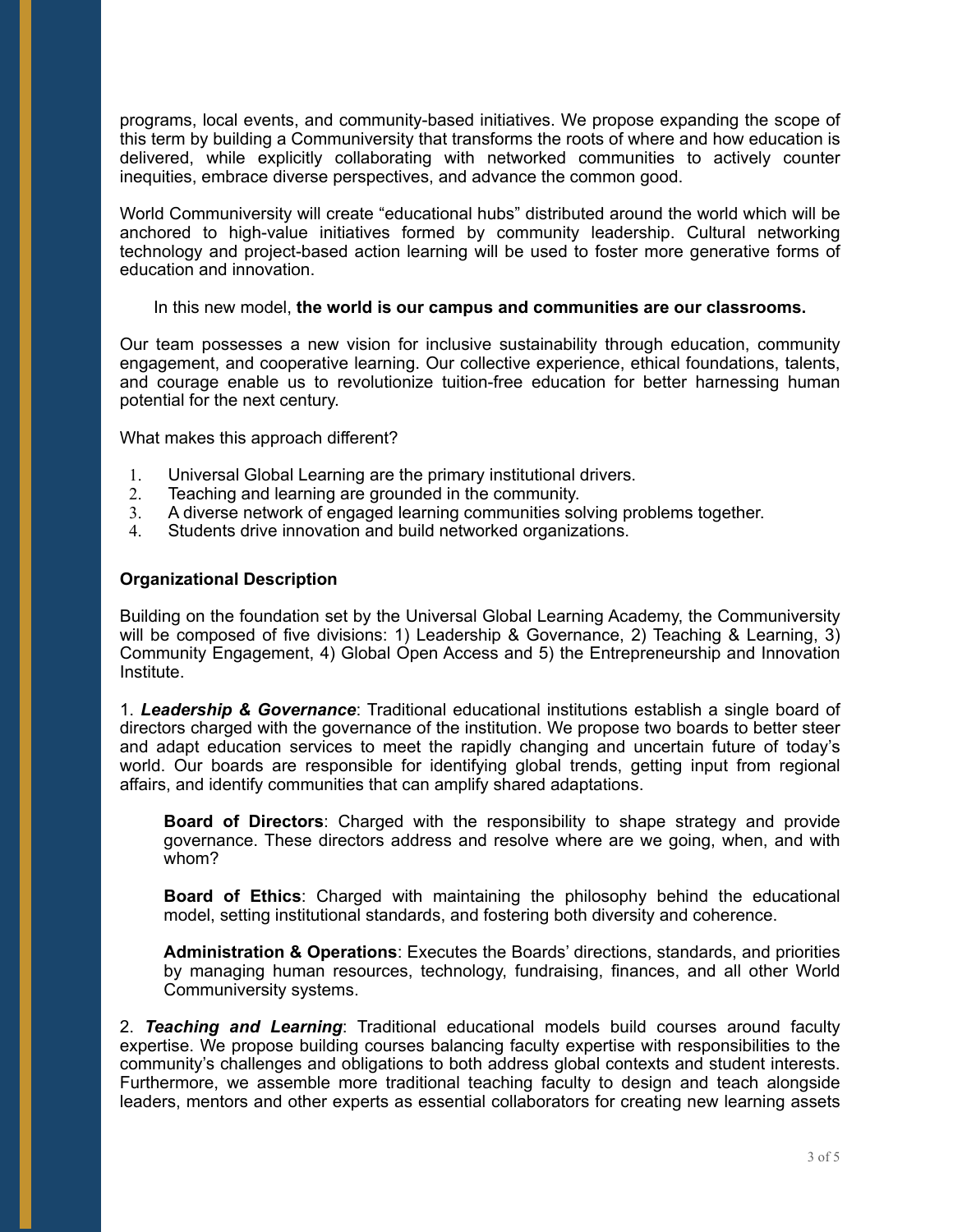and curriculum to enhance the student experience, solve local problems and unlock new potentialities for human civilization. These teams work in concert to:

- 1. Advance the World Communiversity's scholarship and curricular frameworks.
- 2. Map out the connection between what is being learned, and how learning is applied in the community to address local challenges.
- 3. Establish relevant courses and projects which tap into a global network of communities
- 4. Invest in a community of content leaders, experts, educators, mentors, and researchers to advance learning assets and curriculum.
- 5. Deliver curriculum in multiple modes, providing access and promoting academic excellence and inclusion.

3. *Community Engagement*: In traditional institutions of higher education, engaging the local community is typically a secondary or tertiary priority. Universities prioritize maintaining and advancing the campus in the pursuit of attracting future students. Our model places community engagement at the heart of education. Our Community Engagement division:

- 1. Creates partnerships in the community.<br>2. Engages as a partner in addressing con
- 2. Engages as a partner in addressing community challenges, problems, and opportunities.
- 3. Works with local leadership to develop, establish, and launch programs and courses.
- 4. Secures spaces in the community.
- 5. Leverages community resources and experts to enhance learning and value creation
- 6. Provides pathways for students to engage in courses and other educational programming.
- 7. Delivers community based educational programming with access to the global network,
- 8. Provides for internal community-building and engagement.
- 9. Promotes enterprise-wide universal global learning.

4. *Global Open Access*: Traditional institutions of higher education host admissions departments establishing scarcity educational models that increase competition and decrease inclusion. Our educational model reallocates resources to advance more expansive accessibility for all learners. Our Global Open Access division:

- 1. Analyzes and develops technologies for enhancing access.
- 2. Provides pathways for connecting leaders, mentors, and educators with interested and invested learners.
- 3. Establishes distribution channels to foster cooperative partnerships between multiple communities.
- 4. Works to advance free, relevant, personalized and authenticated learning pathways.
- 5. Optimizes platforms to increase efficiency for delivering resources to individual learners and their communities.

5. *Entrepreneurship and Innovation Institute* (EII): Acts as an incubation hub for empowering students to take on new initiatives, advance entrepreneurial research, and engage in career development. The EII will sponsor conferences on key entrepreneurial and innovation issues while also partnering with other entrepreneurship-related organizations to advance educational opportunities. Additionally, EII will foster "innovation networks" designed to promote cooperative/non-competitive sharing and exchanging of insights to accelerate implementation and facilitate more robust innovations.

#### **Economic Model**